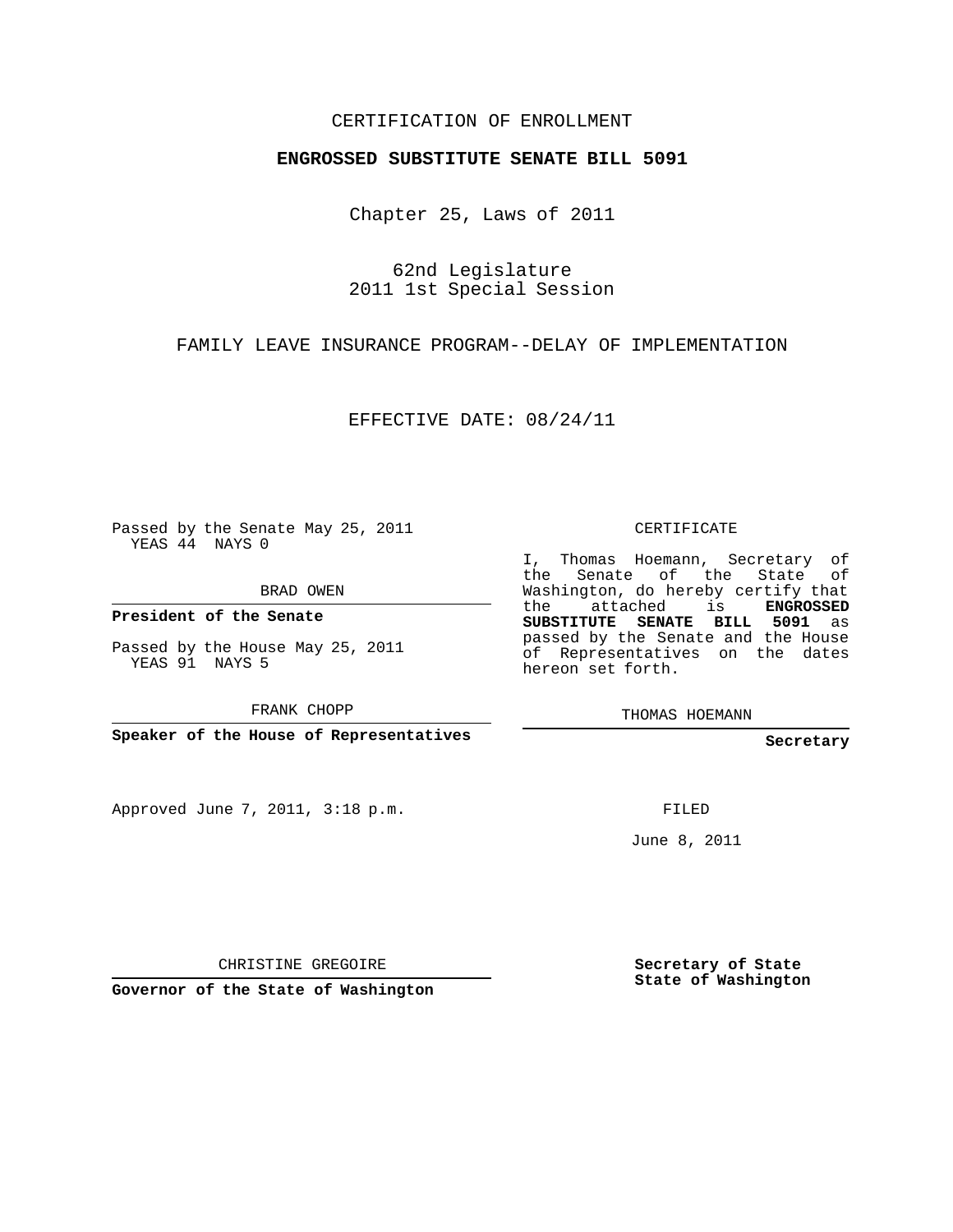## **ENGROSSED SUBSTITUTE SENATE BILL 5091** \_\_\_\_\_\_\_\_\_\_\_\_\_\_\_\_\_\_\_\_\_\_\_\_\_\_\_\_\_\_\_\_\_\_\_\_\_\_\_\_\_\_\_\_\_

\_\_\_\_\_\_\_\_\_\_\_\_\_\_\_\_\_\_\_\_\_\_\_\_\_\_\_\_\_\_\_\_\_\_\_\_\_\_\_\_\_\_\_\_\_

Passed Legislature - 2011 1st Special Session

## **State of Washington 62nd Legislature 2011 1st Special Session**

**By** Senate Labor, Commerce & Consumer Protection (originally sponsored by Senators Keiser and Shin; by request of Office of Financial Management)

READ FIRST TIME 01/21/11.

 1 AN ACT Relating to delaying the implementation of the family leave 2 insurance program; and amending RCW 49.86.030 and 49.86.210.

3 BE IT ENACTED BY THE LEGISLATURE OF THE STATE OF WASHINGTON:

 4 **Sec. 1.** RCW 49.86.030 and 2009 c 544 s 1 are each amended to read 5 as follows:

6 Beginning October 1, ((2012)) 2015, family leave insurance benefits are payable to an individual during a period in which the individual is unable to perform his or her regular or customary work because he or she is on family leave if the individual:

10 (1) Files a claim for benefits in each week in which the individual 11 is on family leave, and as required by rules adopted by the director;

12 (2) Has been employed for at least six hundred eighty hours in 13 employment during the individual's qualifying year;

14 (3) Establishes an application year. An application year may not 15 be established if the qualifying year includes hours worked before 16 establishment of a previous application year;

17 (4) Consents to the disclosure of information or records deemed 18 private and confidential under chapter 50.13 RCW. Initial disclosure 19 of this information and these records by the employment security